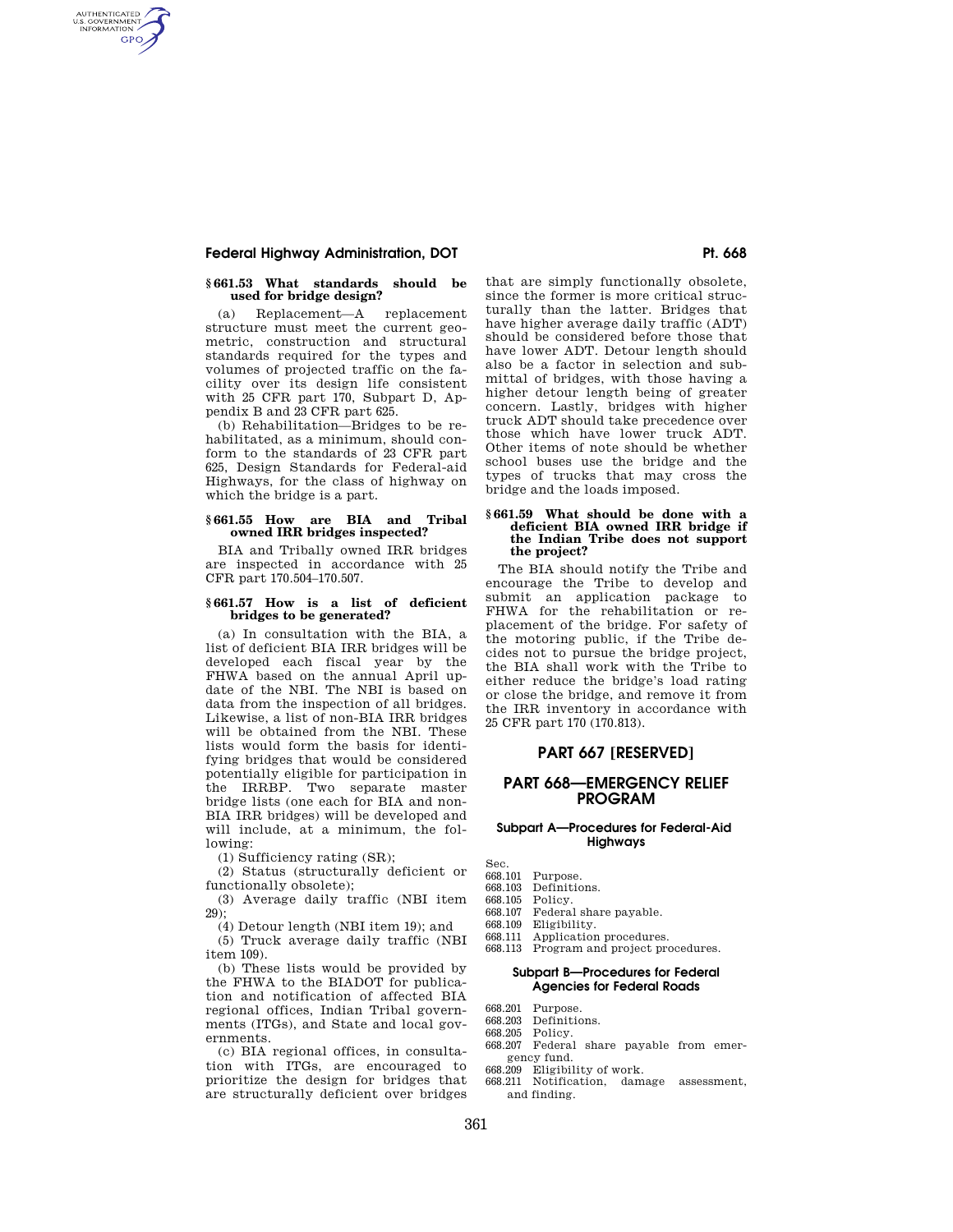668.213 Application procedures.

668.215 Programming and project procedures.

AUTHORITY: 23 U.S.C. 101, 120(e), 125 and 315; 49 CFR 1.48(b).

# **Subpart A—Procedures for Federal-Aid Highways**

SOURCE: 52 FR 21948, June 10, 1987, unless otherwise noted.

# **§ 668.101 Purpose.**

To establish policy and provide program guidance for the administration of emergency funds for the repair or reconstruction of Federal-aid highways, which are found to have suffered serious damage by natural diasters over a wide area or serious damage from catastrophic failures. Guidance for application by Federal agencies for reconstruction of Federal roads that are not part of the Federal-aid highways is contained in 23 CFR part 668, subpart B.

[52 FR 21948, June 10, 1987, as amended at 61 FR 67212, Dec. 20, 1996]

### **§ 668.103 Definitions.**

In addition to others contained in 23 U.S.C. 101(a), the following definitions shall apply as used in this regulation:

*Applicant.* The State highway agency is the applicant for Federal assistance under 23 U.S.C. 125 for State highways and local roads and streets which are a part of the Federal-aid highways.

*Betterments.* Added protective features, such as rebuilding of roadways at a higher elevation or the lengthening of bridges, or changes which modify the function or character of a highway facility from what existed prior to the disaster or catastrophic failure, such as additional lanes or added access control.

*Catastrophic failure.* The sudden failure of a major element or segment of the highway system due to an external cause. The failure must not be primarily attributable to gradual and progressive deterioration or lack of proper maintenance. The closure of a facility because of imminent danger of collapse is not in itself a sudden failure.

*Emergency repairs.* Those repairs including temporary traffic operations

**§ 668.101 23 CFR Ch. I (4–1–11 Edition)** 

undertaken during or immediately following the disaster occurrence for the purpose of:

(1) Minimizing the extent of the damage,

(2) Protecting remaining facilities, or (3) Restoring essential traffic.

*External cause.* An outside force or phenomenon which is separate from the damaged element and not primarily the result of existing conditions.

*Heavy maintenance.* Work usually done by highway agencies in repairing damage normally expected from seasonal and occasionally unusual natural conditions or occurrences. It includes work at a site required as a direct result of a disaster which can reasonably be accommodated by a State or local road authority's maintenance, emergency or contingency program.

*Natural disaster.* A sudden and unusual natural occurrence, including but not limited to intense rainfall, floods, hurricanes, tornadoes, tidal waves, landslides, volcanoes or earthquakes which cause serious damage.

*Proclamation.* A declaration of emergency by the Governor of the affected State.

*Serious damage.* Heavy, major or unusual damage to a highway which severely impairs the safety or usefulness of the highway or results in road closure. Serious damage must be beyond the scope of heavy maintenance.

*State.* Any one of the United States, the District of Columbia, Puerto Rico or the Virgin Islands, Guam, American Samoa or Commonwealth of the Northern Mariana Islands.

[52 FR 21948, June 10, 1987, as amended at 61 FR 67212, Dec. 20, 1996; 65 FR 25444, May 2, 2000]

## **§ 668.105 Policy.**

(a) The Emergency Relief (ER) program is intended to aid States in repairing road facilities which have suffered widespread serious damage resulting from a natural disaster over a wide area or serious damage from a catastrophic failure.

(b) ER funds are not intended to supplant other funds for correction of pre-<br>existing, nondisaster related definondisaster related deficiencies.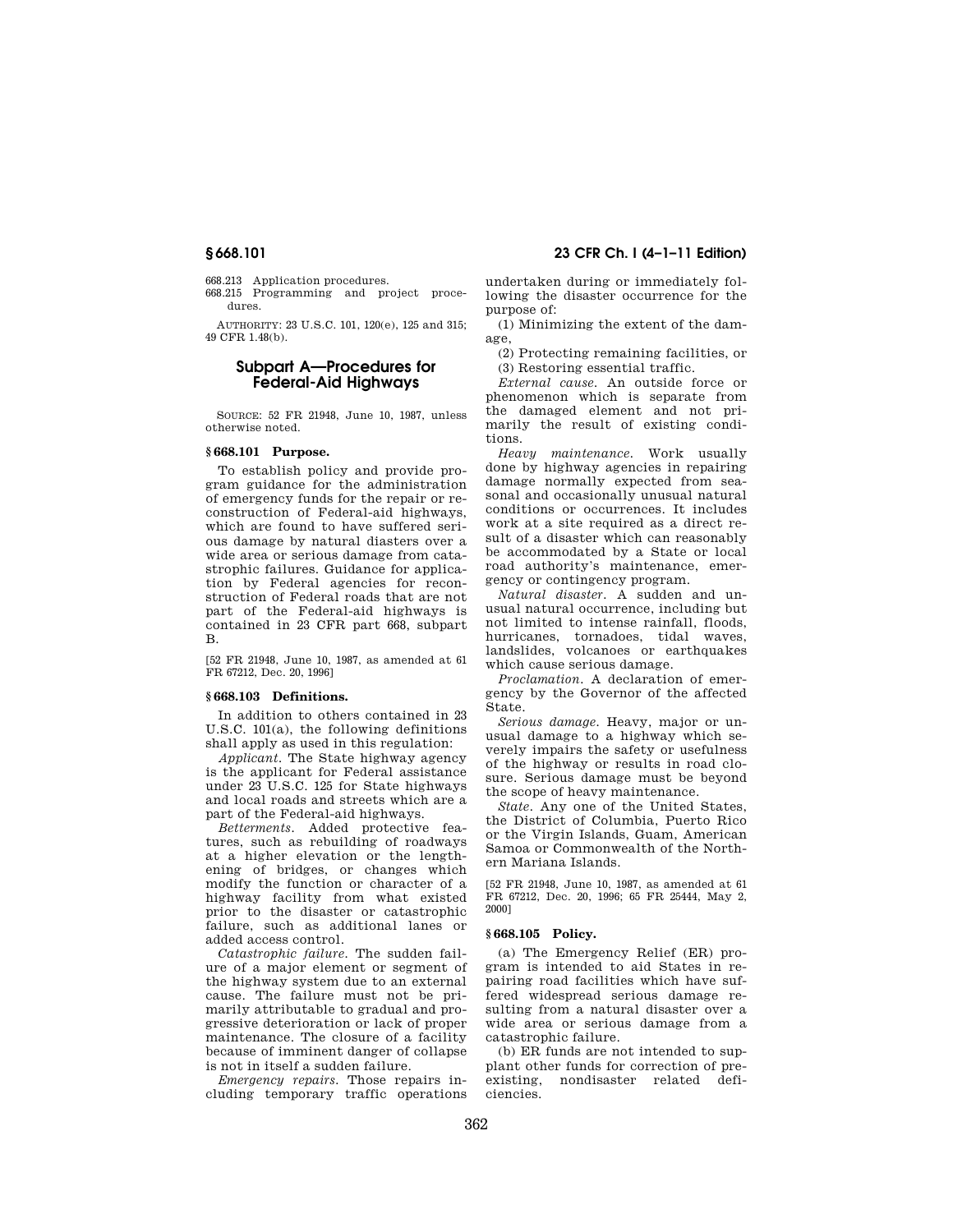# **Federal Highway Administration, DOT § 668.107**

(c) The expenditure of ER funds for emergency repair shall be in such a manner so as to reduce, to the greatest extent feasible, the cost of permanent restoration work.

(d) The approval to use available ER funds to repair or restore highways damaged by a natural disaster shall be based on the combination of the extraordinary character of the natural disturbance and the wide area of impact as well as the seriousness of the damage. Storms of unusual intensity occurring over a small area may not meet the above conditions.

(e) ER funds shall not duplicate assistance under another Federal program or compensation from insurance or any other source. Partial compensation for a loss by other sources will not preclude emergency fund assistance for the part of such loss not compensated otherwise. Any compensation for damages or insurance proceeds including interest recovered by the State or political subdivision or by a toll authority for repair of the highway facility must be used upon receipt to reduce ER fund liability on the project.

(f) Prompt and diligent efforts shall be made by the State to recover repair costs from the legally responsible parties to reduce the project costs particularly where catastrophic damages are caused by ships, barge tows, highway vehicles, or vehicles with illegal loads or where damage is increased by improperly controlled objects or events.

(g) The processing of ER requests shall be given prompt attention and shall be given priority over non-emergency work.

(h) ER projects shall be promptly constructed. Any project that has not advanced to the construction obligation stage by the end of the second fiscal year following the disaster occurrence will not be advanced unless suitable justification to warrant retention is furnished to the FHWA.

(i) Permanent repair and reconstruction work, not accomplished as emergency repairs, shall be done by the contract method unless the State Highway agency adequately demonstrates that some other method is more cost effective as described in 23 CFR 635.204. Emergency repair work may be accomplished by the contract, negotiated

contract or highway agency force account methods as determined by the Highway agency as best suited to protect the public health and safety.

(j) ER program funding is only to be used to repair highways which have been seriously damaged and is not intended to fund heavy maintenance or routine emergency repair activities which should normally be funded as contingency items in the State and local road programs. An application for ER funds in the range of \$700,000 or less must be accompanied by a showing as to why the damage repair involved is considered to be beyond the scope of heavy maintenance or routine emergency repair. As a general rule, widespread nominal road damages in this range would not be considered to be of a significant nature justifying approval by the FHWA Division Administrator for ER funding.

[52 FR 21948, June 10, 1987, as amended at 61 FR 67212, Dec. 20, 1996; 65 FR 25444, May 2, 2000]

# **§ 668.107 Federal share payable.**

(a) The Federal share payable on account of any repair or reconstruction provided for by funds made available under 23 U.S.C. 125 of this title on account of any project on a Federal-aid highway system, including the Interstate System, shall not exceed the Federal share payable on a project on such system as provided in 23 U.S.C. 120; except that the Federal share payable for eligible emergency repairs to minimize damage, protect facilities, or restore essential traffic accomplished within 180 days after the actual occurrence of the natural disaster or catastrophic failure may amount to 100 percent of the costs thereof.

(b) Total obligations of ER funds in any State, excluding the Virgin Islands, Guam, American Samoa or Commonwealth of the Northern Mariana Islands, for all projects (including projects on both the Federal-aid systems and those on Federal roads under 23 CFR part 668, subpart B), resulting from a single natural disaster or a single catastrophic failure, shall not exceed \$100 million per disaster or catastrophic failure. The total obligations for ER projects in any fiscal year in the Virgin Islands, Guam, American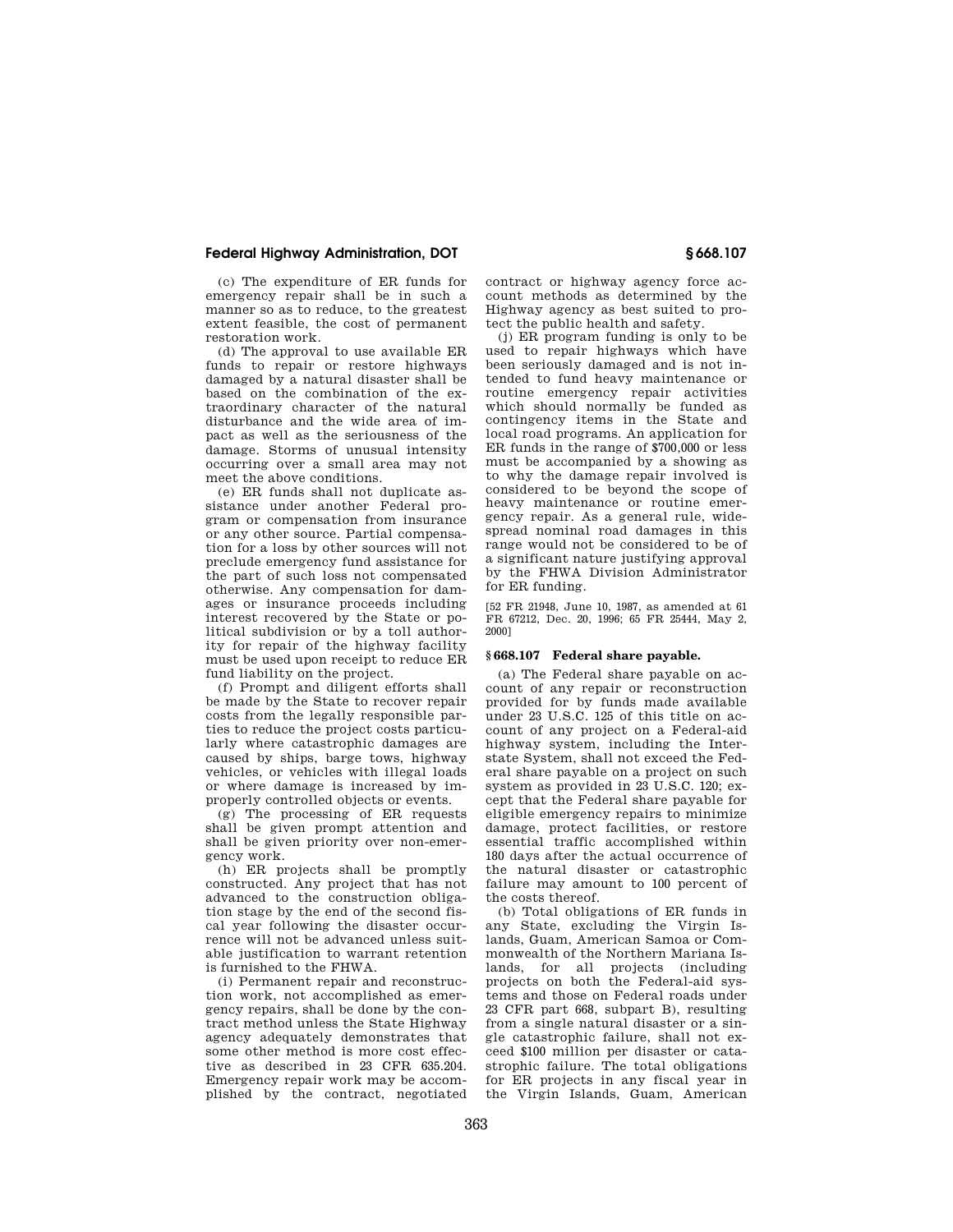Samoa and the Commonwealth of the Northern Mariana Islands shall not exceed \$20 million.

[52 FR 21948, June 10, 1987, as amended at 52 FR 32540, Aug. 28, 1987; 61 FR 67212, Dec. 20, 1996; 65 FR 25444, May 2, 2000]

# **§ 668.109 Eligibility.**

(a) The eligibility of all work is contingent upon approval by the FHWA Division Administrator of an application for ER and inclusion of the work in an approved program of projects.

(1) Prior FHWA approval or authorization is not required for emergency repairs and preliminary engineering (PE).

(2) Permanent repairs or restoration must have prior FHWA program approval and authorization, unless done as part of the emergency repairs.

(b) ER funds may participate in:

(1) Repair to or reconstruction of seriously damaged highway elements as necessary to restore the facility to predisaster conditions, including necessary clearance of debris and other deposits in drainage courses within the right-of way (ROW);

(2) Restoration of stream channels outside the highway ROW when:

(i) The public highway agency has responsibility for the maintenance and proper operation of the stream channel section, and

(ii) The work is necessary for satisfactory operation of the highway system involved;

(3) Actual PE and construction engineering costs on approved projects;

(4) Emergency repairs;

(5) Temporary operations, including emergency traffic services such as flagging traffic through inundated sections of highways, undertaken by the applicant during or immediately following the disaster;

(6) Betterments, only where clearly economically justified to prevent future recurring damage. Economic justification must weigh the cost of betterment against the risk of eligible recurring damage and the cost of future repair;

(7) Temporary work to maintain essential traffic, such as raising roadway grade during a period of flooding by placing fill and temporary surface material;

# **§ 668.109 23 CFR Ch. I (4–1–11 Edition)**

(8) Raising the grades of critical Federal-aid highways faced with long-term loss of use due to basin flooding as defined by an unprecedented rise in basin water level both in magnitude and time frame. Such grade raises are not considered to be a betterment for the purpose of 23 CFR 668.109(b)(6); and

(9) Repair of toll facilities when the provisions of 23 U.S.C. 129 are met. If a toll facility does not have an executed toll agreement with the FHWA at the time of the disaster, a toll agreement may be executed after the disaster to qualify for that disaster.

(c) ER funds may not participate in: (1) Heavy maintenance such as repair of minor damages consisting primarily of eroded shoulders, filled ditches and culverts, pavement settlement, mud and debris deposits off the traveled way, slope sloughing, slides, and slipouts in cut or fill slopes. In order to simplify the inspection and estimating process, heavy maintenance may be defined using dollar guidelines developed by the States and Divisions with Regional concurrence;

(2) Repair of surface damage caused by traffic whether or not the damage was aggravated by saturated subgrade or inundation, except ER funds may participate in:

(i) Repair of surface damage to any public road caused by traffic making repairs to Federal-aid highways.

(ii) Repair of surface damage to designated detours (which may lie on both non-Federal-aid routes) caused by traffic that has been detoured from a damaged Federal-aid highway; and

(iii) Repair of surface damage to Federal-aid highways caused by vehicles responding to a disaster; provided the surface damage has occurred during the first 60 days after a disaster occurrence, unless otherwise approved by the FHWA Division Administrator.

(3) Repair of damage not directly related to, and isolated away from, the pattern of the disaster;

(4) Routine maintenance of detour routes, not related to the increased traffic volumes, such as mowing, maintaining drainage, pavement signing, snow plowing, etc.;

(5) Replacement of damaged or lost material not incorporated into the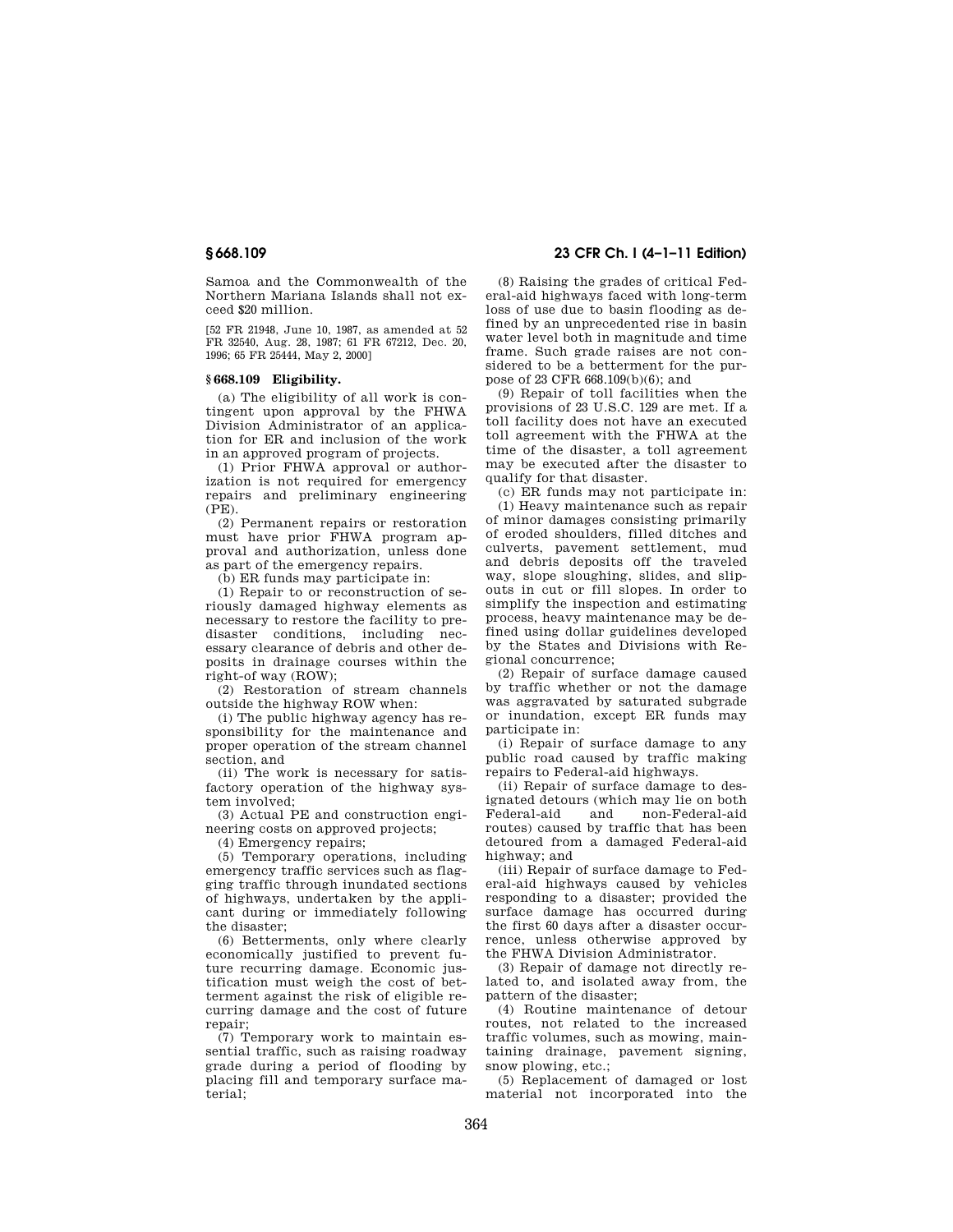# **Federal Highway Administration, DOT § 668.111**

highway such as stockpiled materials or items awaiting installation;

(6) Repair or reconstruction of facilities affected by long-term, pre-existing conditions or predictable developing situations, such as, gradual, long-term rises in water levels in basins or slow moving slides, except for raising grades as noted in §668.109(b)(8);

(7) Permanent repair or replacement of deficient bridges scheduled for replacement with other funds. A project is considered scheduled if the construction phase is included in the FHWA approved Statewide Transportation Improvement Program (STIP);

(8) Other normal maintenance and operation functions on the highway system including snow and ice removal; and

(9) Reimbursing loss of toll revenue.

(d) Replacement of a highway facility at its existing location is appropriate when it is not technically and economically feasible to repair or restore a seriously damaged element to its predisaster condition and is limited in ER reimbursement to the cost of a new facility to current design standards of comparable capacity and character to the destroyed facility. With respect to a bridge, a comparable facility is one which meets current geometric and construction standards for the type and volume of traffic it will carry during its design life. Where it is neither practical nor feasible to replace a damaged highway facility in kind at its existing location, an alternative selected through the National Environmental Policy Act (NEPA) process, if of comparable function and character to the destroyed facility, is eligible for ER reimbursement.

(e) Except as otherwise provided in paragraph (b)(6) of this section, the total cost of a project eligible for ER funding may not exceed the cost of repair or reconstruction of a comparable facility. ER funds may participate to the extent of eligible repair costs when proposed projects contain unjustified betterments or other work not eligible for ER funds.

[52 FR 21948, June 10, 1987, as amended at 61 FR 67212, Dec. 20, 1996; 65 FR 25444, May 2, 2000]

# **§ 668.111 Application procedures.**

(a) *Notification.* As soon as possible after the disaster, the applicant shall notify the FHWA Division Administrator of its intent to apply for ER funds.

(b) *Damage survey.* As soon as practical after occurrence, the State will make a preliminary field survey, working cooperatively with the FHWA Division Administrator and other governmental agencies with jurisdiction over eligible highways. The preliminary field survey should be coordinated with the Federal Emergency Management Agency work, if applicable, to eliminate duplication of effort. The purpose of this survey is to determine the general nature and extent of damage to eligible highways.

(1) A damage survey summary report is to be prepared by the State. The purpose of the damage survey summary report is to provide a factual basis for the FHWA Division Administrator's finding that serious damage to Federalaid highways has been caused by a natural disaster over a wide area or a catastrophe. The damage survey summary report should include by political subdivision or other generally recognized administrative or geographic boundaries, a description of the types and extent of damage to highways and a preliminary estimate of cost of restoration or reconstruction for damaged Federal-aid highways in each jurisdiction. Pictures showing the kinds and extent of damage and sketch maps detailing the damaged areas should be included, as appropriate, in the damage survey summary report.

(2) Unless very unusual circumstances prevail, the damage survey summary report should be prepared within 6 weeks following the applicant's notification.

(3) For large disasters where extensive damage to Federal-aid highways is readily evident, the FHWA Division Administrator may approve an application under §668.111(d) prior to submission of the damage survey summary report. In these cases, an abbreviated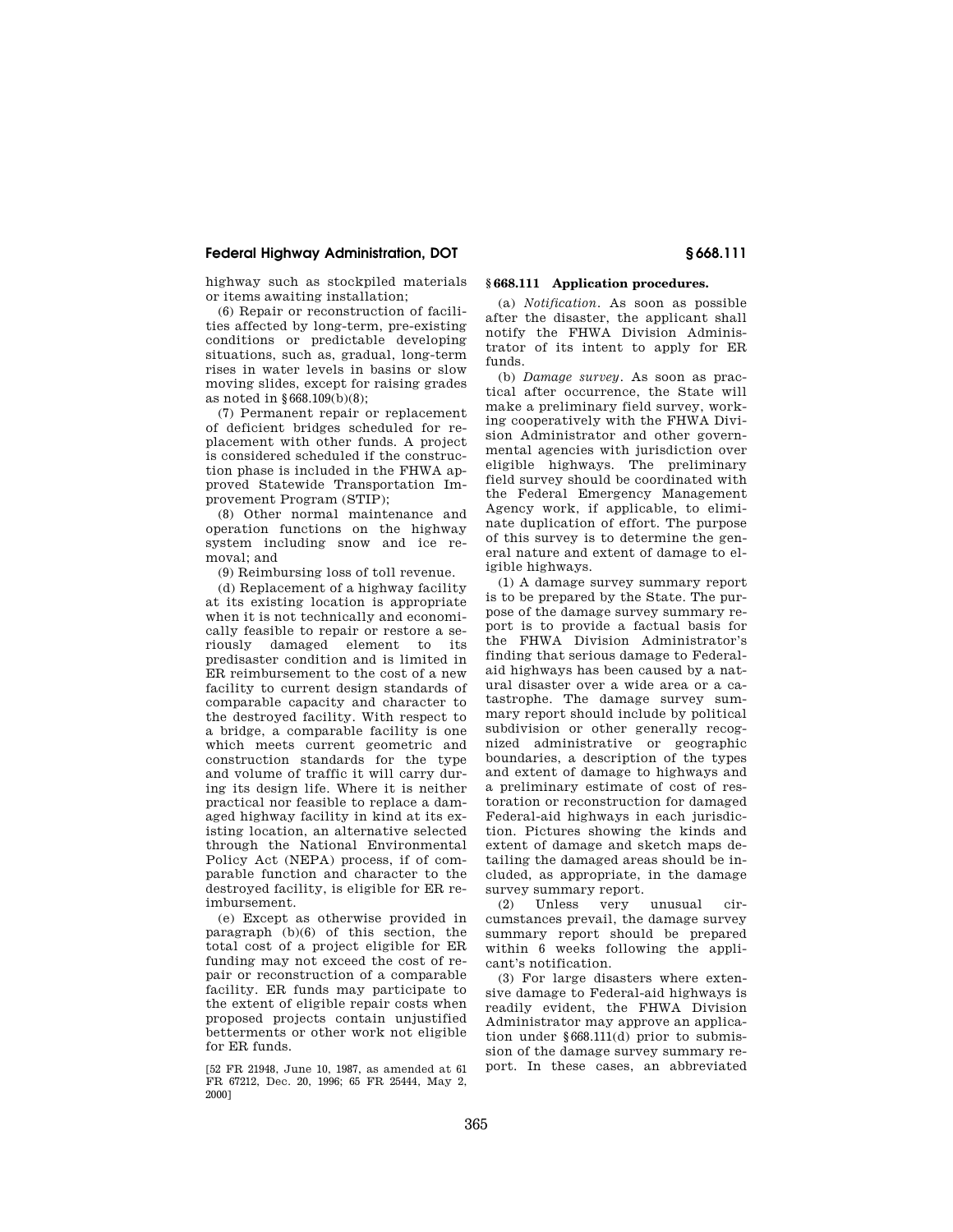damage survey summary report, summarizing eligible repair costs by jurisdiction, is to be prepared and submitted to the FHWA Division Administrator after the damage inspections have been completed.

(c) *Application.* Before funds can be made available, an application for ER must be made to, and approved by the FHWA Division Administrator. The application shall include:

(1) A copy of the Governor's proclamation, request for a Presidential declaration, or a Presidential declaration; and

(2) A copy of the damage survey summary report, as appropriate.

(d) *Approval of application.* The FHWA Division Administrator's approval of the application constitutes the finding of eligibility under 23 U.S.C. 125 and shall constitute approval of the application.

## [65 FR 25444, May 2, 2000]

## **§ 668.113 Program and project procedures.**

(a) Immediately after approval of an application, the FHWA Division Administrator will notify the applicant to proceed with preparation of a program which defines the work needed to restore or replace the damaged facilities. It should be submitted to the FHWA Division Administrator within 3 months of receipt of this notification. The FHWA field office will assist the applicant and other affected agencies in preparation of the program. This work may involve joint site inspections to view damage and reach tentative agreement on type of permanent corrective work to be undertaken. Program data should be kept to a minimum, but should be sufficient to identify the approved disaster or catastrophe and to permit a determination of the eligibility and propriety of proposed work. If the damage survey summary report is determined by the FHWA Division Administrator to be of sufficient detail to meet these criteria, additional program support data need not be submitted.

(b) *Project procedures.* (1) Projects for permanent repairs shall be processed in accordance with regular Federal-aid procedures. In those cases where a regular Federal-aid project in a State

# **§ 668.113 23 CFR Ch. I (4–1–11 Edition)**

similar to the ER project would be handled under the project oversight exceptions found in title 23, United States Code, the ER project can be handled in a similar fashion subject to the following two conditions:

(i) Any betterment to be incorporated into the project and for which ER funding is requested must receive prior FHWA approval; and

(ii) The FHWA reserves the right to conduct final inspections on all ER projects. The FHWA Division Administrator has the discretion to undertake final inspections on ER projects as deemed appropriate.

(2) Simplified procedures, including abbreviated plans should be used where appropriate.

(3) Emergency repair meets the criteria for categorical exclusions pursuant to 23 CFR 771.117 and normally does not require any further NEPA approvals.

[52 FR 21948, June 10, 1987, as amended at 61 FR 67212, Dec. 20, 1996; 65 FR 25445, May 2, 2000]

# **Subpart B—Procedures for Federal Agencies for Federal Roads**

# **§ 668.201 Purpose.**

To establish policy, procedures, and program guidance for the administration of emergency relief to Federal agencies for the repair or reconstruction of Federal roads which are found to have suffered serious damage by a natural disaster over a wide area or by catastrophic failure.

[43 FR 59485, Dec. 21, 1978]

## **§ 668.203 Definitions.**

(a) *Applicant.* Any Federal agency which submits an application for emergency relief and which has authority to repair or reconstruct Federal roads.

(b) *Betterments.* Added protective features, such as, the relocation or rebuilding of roadways at a higher elevation or the extension, replacement or raising of bridges, and added facilities not existing prior to the natural disaster or catastrophic failure such as additional lanes, upgraded surfacing, or structures.

(c) *Catastrophic failure.* The sudden failure of a major element or segment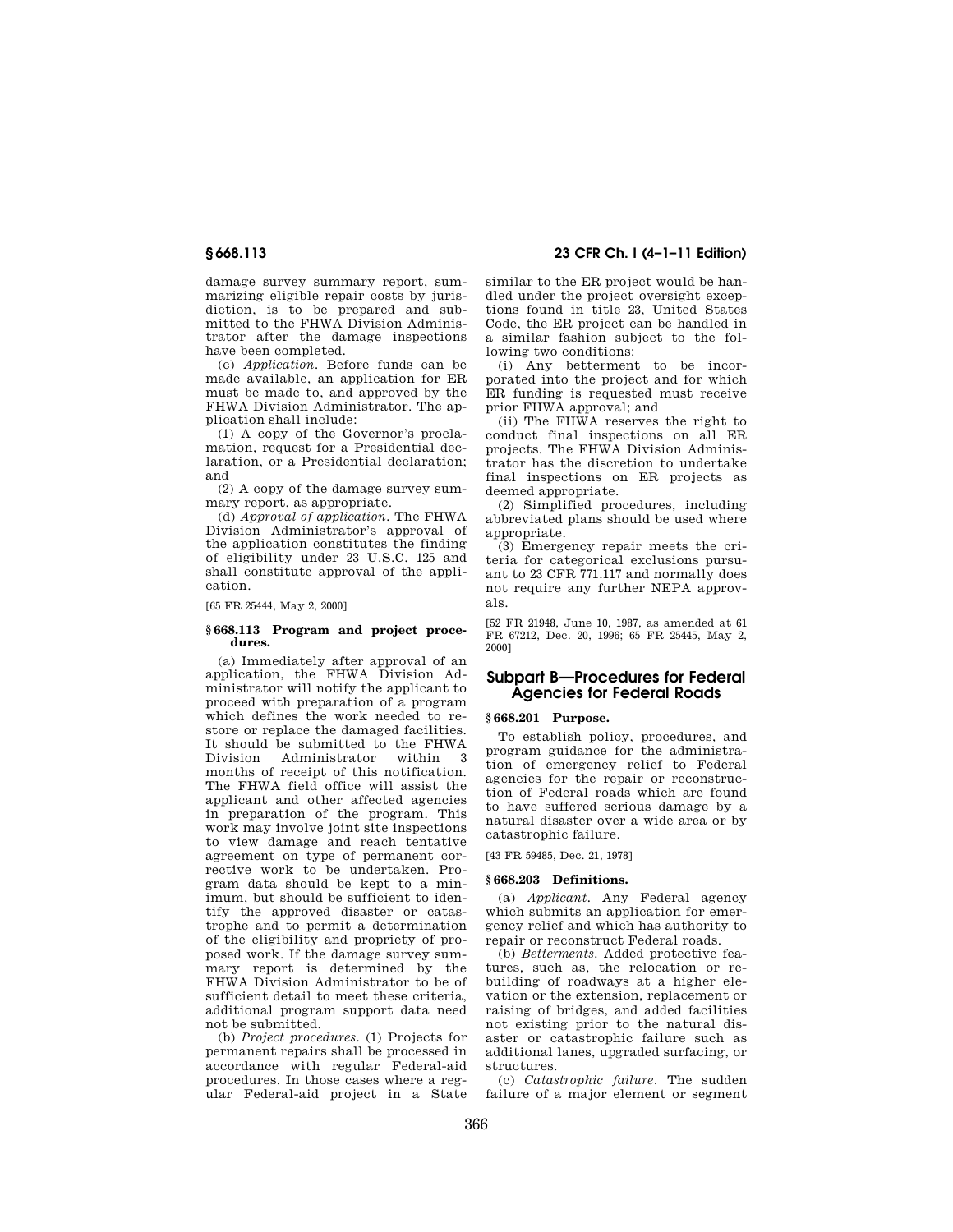# **Federal Highway Administration, DOT § 668.207**

of a Federal road which is not primarily attributable to gradual and progressive deterioration or lack of proper maintenance. The closure of a facility because of imminent danger of collapse is not in itself a sudden failure.

(d) *Emergency repairs.* Those repairs, including necessary preliminary engineering (PE), construction engineering (CE), and temporary traffic operations, undertaken during or immediately after a natural disaster or catastrophic failure (1) to restore essential travel, (2) to protect remaining facilities, or (3) to minimize the extent of damage.

(e) *Federal roads.* Forest highways, forest development roads and trails, park roads and trails, parkways, public lands highways, public lands development roads and trails, and Indian reservation roads as defined under 23  $U.S.C. 101(a)$ .

(f) *Finding.* A letter or other official correspondence issued by the Direct Federal Division Engineer (DFDE) to a Federal agency giving notification that pursuant to 23 U.S.C. 125, Federal roads have (Affirmative Finding) or have not (Negative Finding) been found to have suffered serious damage as the result of (1) a natural disaster over a wide area, or (2) a catastrophic failure.

(g) *Natural disaster.* An unusual natural occurrence such as a flood, hurricane, severe storm, tidal wave, earthquake, or landslide which causes serious damage.

(h) *Permanent work.* Repair or reconstruction to pre-disaster or other allowed geometric and construction standards and related PE and CE.

(i) *Direct Federal Division Engineer.*  Director of one of the Direct Federal field offices located in Vancouver, WA; Denver, CO; and Arlington, VA.

[43 FR 59485, Dec. 21, 1978, as amended at 47 FR 10529, Mar. 11, 1982]

### **§ 668.205 Policy.**

(a) This emergency relief program is intended to pay the unusually heavy expenses in the repair and reconstruction of Federal roads resulting from damage caused by natural disasters over a wide area or catastrophic failures.

(b) Emergency relief work shall be given prompt attention and priority over non-emergency work.

(c) Permanent work shall be done by contract awarded by competitive bidding through formal advertising, where feasible.

(d) It is in the public interest to perform emergency repairs immediately and prior approval or authorization from the DFDE is not required. Emergency repairs may be performed by the method of contracting (advertised contract, negotiated contract, or force account) which the applicant or the Federal Highway Administration (FHWA) (where FHWA performs the work) determines to be most suited for this work.

(e) Emergency relief projects shall be promptly constructed. Projects not under construction by the end of the second fiscal year following the year in which the disaster occurred will be reevaluated by the DFDE and will be withdrawn from the approved program of projects unless suitable justification is provided by the applicant to warrant retention.

(f) The Finding for natural disasters will be based on both the extraordinary character of the natural disturbance and the wide area of impact. Storms of unusual intensity occurring over a small area do not meet these conditions.

(g) Diligent efforts shall be made to recover repair costs from the legally responsible parties to reduce the project costs where highway damages are caused by ships, barge tows, highway vehicles, vehicles with illegal loads, and similar improperly controlled objects or events.

(h) Emergency funds shall not duplicate assistance under another Federal program or compensation from insurance or any other source. Where other funding compensates for only part of an eligible cost, emergency relief funding can be used to pay the remaining costs.

[43 FR 59485, Dec. 21, 1978, as amended at 47 FR 10529, Mar. 11, 1982]

### **§ 668.207 Federal share payable from emergency fund.**

The Federal share payable under this program is 100 percent of the cost.

[43 FR 59485, Dec. 21, 1978]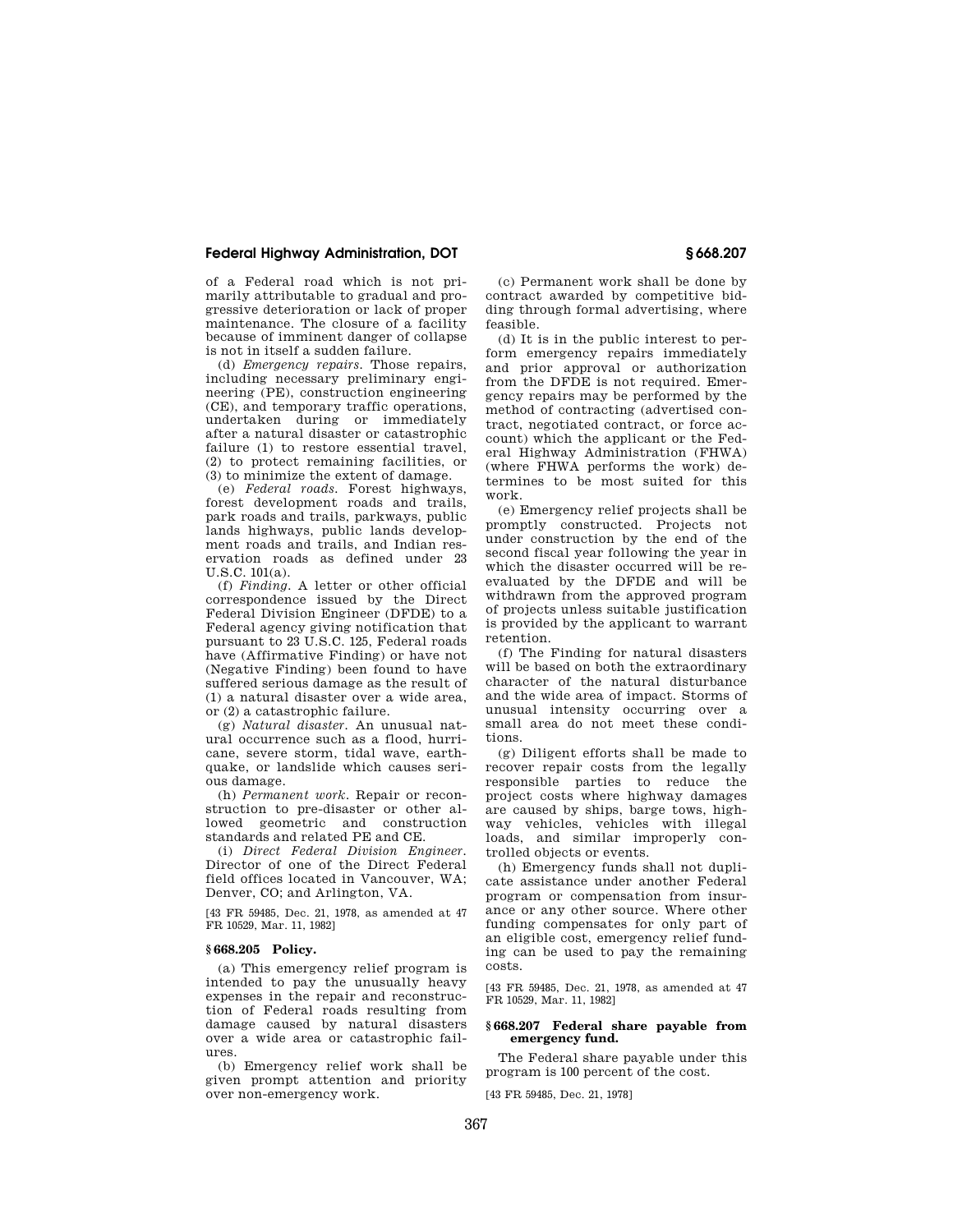# **§ 668.209 Eligibility of work.**

(a) Permanent work must have prior program approval in accordance with paragraph (a) of §668.215 unless such work is performed as emergency repairs.

(b) Emergency repairs, including permanent work performed incidental to emergency repairs, and all PE may begin immediately and do not need prior program approval. Reimbursement shall be contingent upon the work ultimately being approved in accordance with the requirements of paragraph (a) of §668.215.

(c) To qualify for emergency relief, the damaged or destroyed road or trail shall be designated as a Federal road.

(d) Replacement highway facilities are appropriate when it is not practical and economically feasible to repair or restore a damaged element to its preexisting condition. Emergency relief is limited to the cost of a new facility constructed to current design standards of comparable capacity and character to the destroyed facility. With respect to a bridge, a comparable facility is one which meets current geometric and construction standards for the type and volume of traffic it will carry during its design life.

(e) Emergency relief funds may participate to the extent of eligible repair costs when proposed projects contain betterments or other work not eligible for emergency funds.

(f) Work may include:

(1) Repair to, or reconstruction of, seriously damaged highway elements for a distance which would be within normal highway right-of-way limits, including necessary clearance of debris and other deposits in drainage courses, where such work would not be classed as heavy maintenance.

(2) Restoration of stream channels when the work is necessary for the satisfactory operation of the Federal road. The applicant must have responsibility and authority for maintenance and proper operation of stream channels restored.

(3) Betterments where clearly economically justified to prevent future recurring damage. Economic justification acceptable to the DFDE must weigh the cost of such betterments

# **§ 668.209 23 CFR Ch. I (4–1–11 Edition)**

against the risk of eligible recurring damage and the cost of future repair.

(4) Actual PE and CE costs on approved projects.

(5) Emergency repairs.

[43 FR 59485, Dec. 21, 1978, as amended at 47 FR 10529, Mar. 11, 1982]

## **§ 668.211 Notification, damage assessment, and finding.**

(a) *Notification.* During or as soon as possible after a natural disaster or catastrophic failure, each applicant will notify the DFDE of its tentative intent to apply for emergency relief and request that a Finding be made.

(b) *Acknowledgment.* The DFDE will promptly acknowledge the notification and briefly describe subsequent damage assessment, Finding, and application procedures.

(c) *Field report.* The applicant shall cooperate with the DFDE to promptly make a field survey of overall damage and in the preparation of a field report.

(d) *Finding.* Using the field report and other information deemed appropriate, the DFDE will promptly issue a Finding and if an Affirmative Finding is made, establish the date after which repair or reconstruction will be considered for emergency relief, and note the dates of the extraordinary natural occurrence or catastrophic event responsible for the damage or destruction.

(e) *Detailed site inspections.* (1) If an Affirmative Finding is made, the applicant shall cooperate with the DFDE to make a detailed inspection of each damage site.

(2) If it appears certain an Affirmative Finding will be made, the DFDE may elect to make these site inspections at the time damage is initially assessed pursuant to paragraph (c) of this section.

(f) The applicant shall make available to FHWA personnel conducting damage survey and estimate work maps depicting designated Federal roads in the affected area.

[43 FR 59485, Dec. 21, 1978, as amended at 47 FR 10529, Mar. 11, 1982]

### **§ 668.213 Application procedures.**

(a) Based on the detailed site inspections and damage estimates prepared pursuant to paragraph (e) of §668.211,